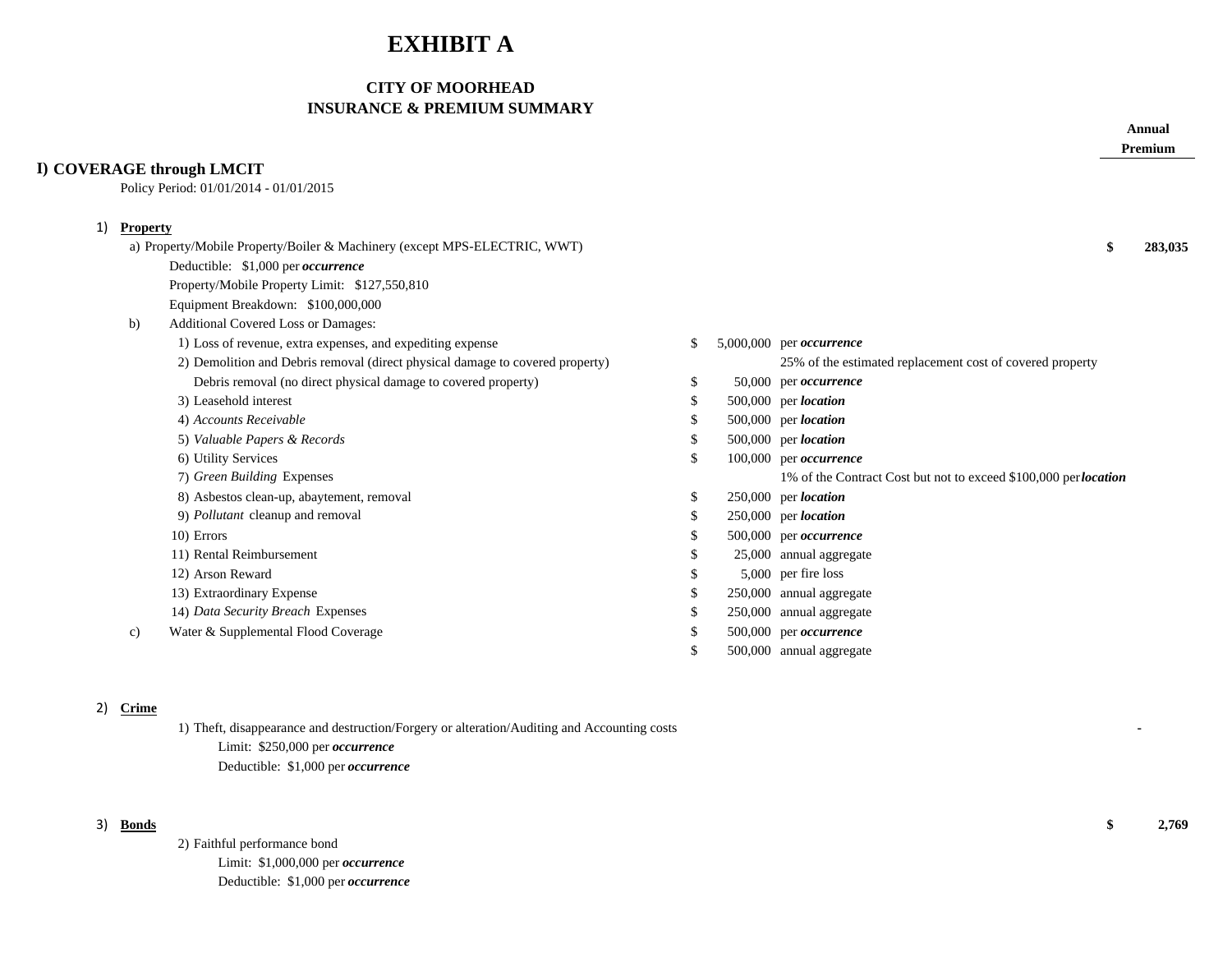| <b>Municipal Liability</b><br>230,018<br>4)<br>S<br>General annual aggregate deductible: \$20,000<br>Per <i>occurrence</i> deductible: \$10,000<br>If general <i>annual aggregate</i> deductible is exceeded, then the following deductible applies: \$1,000 per loss, per line<br>Municipal Liability Retroactive Date: 01/01/1987<br>Limited Pollution Liability Claim Retroactive Date: 01/01/1989<br>Limits:<br>Per occurrence<br>1,500,000<br>\$<br>Products Limit<br>2,000,000 annual aggregate<br>\$.<br>Failure to Supply Claim Limit<br>2,000,000 annual aggregate<br>\$.<br><b>EMF</b> Claim Limit<br>2,000,000 annual aggregate<br>\$.<br>Mold Claim Limit<br>2,000,000 annual aggregate<br>S<br>Medical and Related Expense Limit<br>1,000 any one person<br>S<br>10,000 per occurrence<br>\$.<br>Limited Pollution Liability Claim Limit<br>1,500,000 per sudden occurrence<br>\$.<br>2,000,000 annual aggregate<br>\$.<br>Outside Organization Claim Limit<br>100,000 annual aggregate<br>S<br>Data Security Breach Claim Limit<br>2,000,000 annual aggregate<br>\$.<br>Land Use and Special Risk Litigation Limit<br>1,000,000 annual aggregate<br>\$<br>5)<br>Automobile<br>116,082<br>Per <i>occurrence</i> deductible: \$1,000<br>Automobile Liability<br>\$<br>$1,500,000$ per <i>occurrence</i><br><b>Basic Economic Loss Benefits</b><br>basic Minnesota statutory coverage<br>Uninsured and Underinsured Motorists<br>\$<br>200,000 per occurrence<br>Automobile Physical Damage<br>actual cash value, unless endorsed<br><b>Workers Compensation</b><br>6)<br>Experience Modification Rate: .83<br>503,303<br>Limits: |  |  |  | Annual<br><b>Premium</b> |
|----------------------------------------------------------------------------------------------------------------------------------------------------------------------------------------------------------------------------------------------------------------------------------------------------------------------------------------------------------------------------------------------------------------------------------------------------------------------------------------------------------------------------------------------------------------------------------------------------------------------------------------------------------------------------------------------------------------------------------------------------------------------------------------------------------------------------------------------------------------------------------------------------------------------------------------------------------------------------------------------------------------------------------------------------------------------------------------------------------------------------------------------------------------------------------------------------------------------------------------------------------------------------------------------------------------------------------------------------------------------------------------------------------------------------------------------------------------------------------------------------------------------------------------------------------------------------------------------------------------------------------------------|--|--|--|--------------------------|
|                                                                                                                                                                                                                                                                                                                                                                                                                                                                                                                                                                                                                                                                                                                                                                                                                                                                                                                                                                                                                                                                                                                                                                                                                                                                                                                                                                                                                                                                                                                                                                                                                                              |  |  |  |                          |
|                                                                                                                                                                                                                                                                                                                                                                                                                                                                                                                                                                                                                                                                                                                                                                                                                                                                                                                                                                                                                                                                                                                                                                                                                                                                                                                                                                                                                                                                                                                                                                                                                                              |  |  |  |                          |
|                                                                                                                                                                                                                                                                                                                                                                                                                                                                                                                                                                                                                                                                                                                                                                                                                                                                                                                                                                                                                                                                                                                                                                                                                                                                                                                                                                                                                                                                                                                                                                                                                                              |  |  |  |                          |
|                                                                                                                                                                                                                                                                                                                                                                                                                                                                                                                                                                                                                                                                                                                                                                                                                                                                                                                                                                                                                                                                                                                                                                                                                                                                                                                                                                                                                                                                                                                                                                                                                                              |  |  |  |                          |
|                                                                                                                                                                                                                                                                                                                                                                                                                                                                                                                                                                                                                                                                                                                                                                                                                                                                                                                                                                                                                                                                                                                                                                                                                                                                                                                                                                                                                                                                                                                                                                                                                                              |  |  |  |                          |
|                                                                                                                                                                                                                                                                                                                                                                                                                                                                                                                                                                                                                                                                                                                                                                                                                                                                                                                                                                                                                                                                                                                                                                                                                                                                                                                                                                                                                                                                                                                                                                                                                                              |  |  |  |                          |
|                                                                                                                                                                                                                                                                                                                                                                                                                                                                                                                                                                                                                                                                                                                                                                                                                                                                                                                                                                                                                                                                                                                                                                                                                                                                                                                                                                                                                                                                                                                                                                                                                                              |  |  |  |                          |
|                                                                                                                                                                                                                                                                                                                                                                                                                                                                                                                                                                                                                                                                                                                                                                                                                                                                                                                                                                                                                                                                                                                                                                                                                                                                                                                                                                                                                                                                                                                                                                                                                                              |  |  |  |                          |
|                                                                                                                                                                                                                                                                                                                                                                                                                                                                                                                                                                                                                                                                                                                                                                                                                                                                                                                                                                                                                                                                                                                                                                                                                                                                                                                                                                                                                                                                                                                                                                                                                                              |  |  |  |                          |
|                                                                                                                                                                                                                                                                                                                                                                                                                                                                                                                                                                                                                                                                                                                                                                                                                                                                                                                                                                                                                                                                                                                                                                                                                                                                                                                                                                                                                                                                                                                                                                                                                                              |  |  |  |                          |
|                                                                                                                                                                                                                                                                                                                                                                                                                                                                                                                                                                                                                                                                                                                                                                                                                                                                                                                                                                                                                                                                                                                                                                                                                                                                                                                                                                                                                                                                                                                                                                                                                                              |  |  |  |                          |
|                                                                                                                                                                                                                                                                                                                                                                                                                                                                                                                                                                                                                                                                                                                                                                                                                                                                                                                                                                                                                                                                                                                                                                                                                                                                                                                                                                                                                                                                                                                                                                                                                                              |  |  |  |                          |
|                                                                                                                                                                                                                                                                                                                                                                                                                                                                                                                                                                                                                                                                                                                                                                                                                                                                                                                                                                                                                                                                                                                                                                                                                                                                                                                                                                                                                                                                                                                                                                                                                                              |  |  |  |                          |
|                                                                                                                                                                                                                                                                                                                                                                                                                                                                                                                                                                                                                                                                                                                                                                                                                                                                                                                                                                                                                                                                                                                                                                                                                                                                                                                                                                                                                                                                                                                                                                                                                                              |  |  |  |                          |
|                                                                                                                                                                                                                                                                                                                                                                                                                                                                                                                                                                                                                                                                                                                                                                                                                                                                                                                                                                                                                                                                                                                                                                                                                                                                                                                                                                                                                                                                                                                                                                                                                                              |  |  |  |                          |
|                                                                                                                                                                                                                                                                                                                                                                                                                                                                                                                                                                                                                                                                                                                                                                                                                                                                                                                                                                                                                                                                                                                                                                                                                                                                                                                                                                                                                                                                                                                                                                                                                                              |  |  |  |                          |
|                                                                                                                                                                                                                                                                                                                                                                                                                                                                                                                                                                                                                                                                                                                                                                                                                                                                                                                                                                                                                                                                                                                                                                                                                                                                                                                                                                                                                                                                                                                                                                                                                                              |  |  |  |                          |
|                                                                                                                                                                                                                                                                                                                                                                                                                                                                                                                                                                                                                                                                                                                                                                                                                                                                                                                                                                                                                                                                                                                                                                                                                                                                                                                                                                                                                                                                                                                                                                                                                                              |  |  |  |                          |
|                                                                                                                                                                                                                                                                                                                                                                                                                                                                                                                                                                                                                                                                                                                                                                                                                                                                                                                                                                                                                                                                                                                                                                                                                                                                                                                                                                                                                                                                                                                                                                                                                                              |  |  |  |                          |
|                                                                                                                                                                                                                                                                                                                                                                                                                                                                                                                                                                                                                                                                                                                                                                                                                                                                                                                                                                                                                                                                                                                                                                                                                                                                                                                                                                                                                                                                                                                                                                                                                                              |  |  |  |                          |
|                                                                                                                                                                                                                                                                                                                                                                                                                                                                                                                                                                                                                                                                                                                                                                                                                                                                                                                                                                                                                                                                                                                                                                                                                                                                                                                                                                                                                                                                                                                                                                                                                                              |  |  |  |                          |
|                                                                                                                                                                                                                                                                                                                                                                                                                                                                                                                                                                                                                                                                                                                                                                                                                                                                                                                                                                                                                                                                                                                                                                                                                                                                                                                                                                                                                                                                                                                                                                                                                                              |  |  |  |                          |
|                                                                                                                                                                                                                                                                                                                                                                                                                                                                                                                                                                                                                                                                                                                                                                                                                                                                                                                                                                                                                                                                                                                                                                                                                                                                                                                                                                                                                                                                                                                                                                                                                                              |  |  |  |                          |
|                                                                                                                                                                                                                                                                                                                                                                                                                                                                                                                                                                                                                                                                                                                                                                                                                                                                                                                                                                                                                                                                                                                                                                                                                                                                                                                                                                                                                                                                                                                                                                                                                                              |  |  |  |                          |
|                                                                                                                                                                                                                                                                                                                                                                                                                                                                                                                                                                                                                                                                                                                                                                                                                                                                                                                                                                                                                                                                                                                                                                                                                                                                                                                                                                                                                                                                                                                                                                                                                                              |  |  |  |                          |

Bodily Injury **1,500,000** per *occurrence* Bodily Injury by Disease-Agreement Limit  $\qquad \qquad$  \$ 1,500,000

# 7) **Volunteer Accident \$ 850**

Limit: \$500,00 per accident Accidental Death Benefit: Prinicipal Sum: \$100,000 Permanent Impairment Benefit: Scheduled Benefit -- Maximum Amount: \$100,000 Weekly Disability Benefit: \$400.00, Waiting Period: 3 calendar days, Maximum period: 26 weeks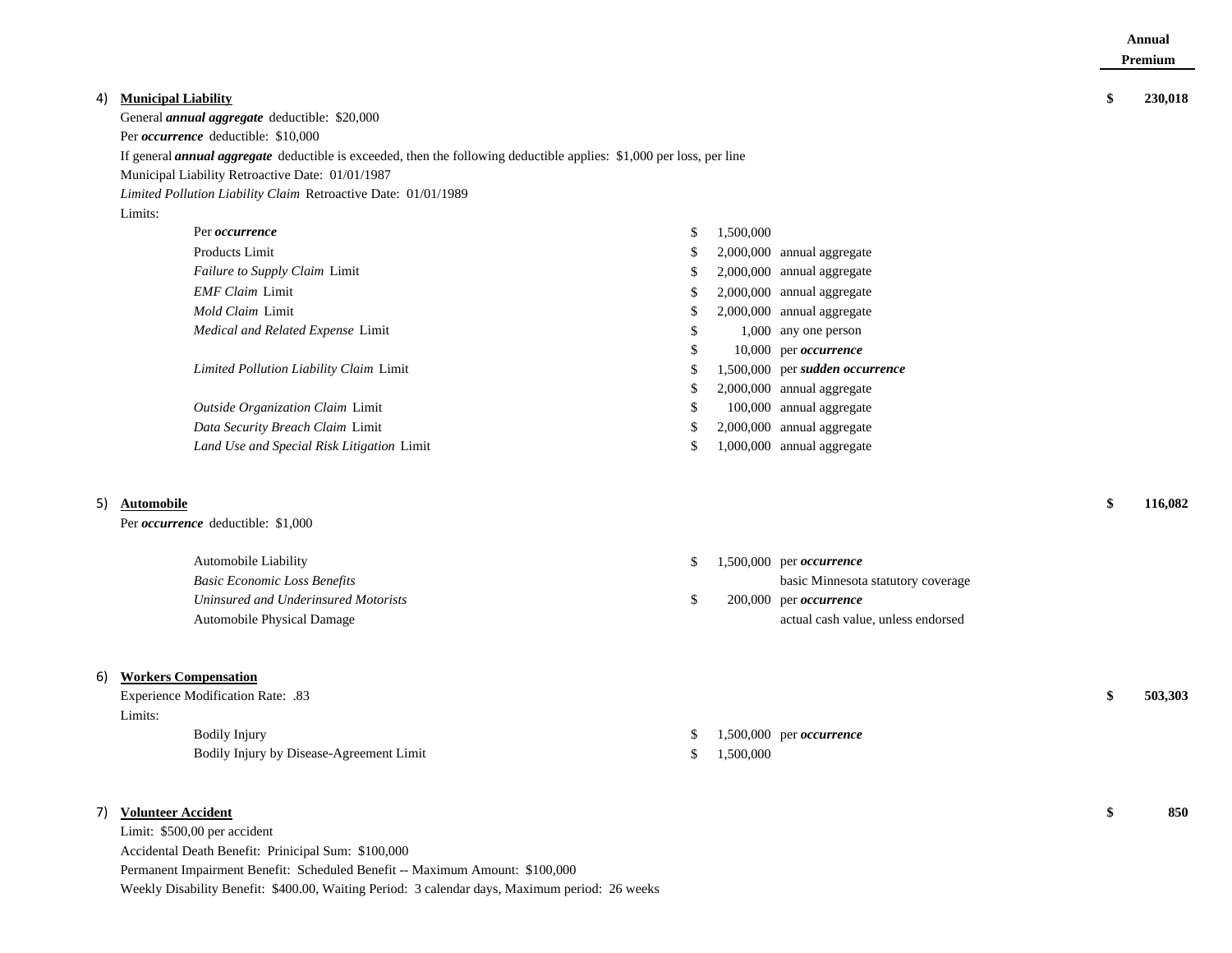## **II) COVERAGE through OTHER SOURCES**

### 1) Insurer: ACE American Insurance Company Policy Period: 01/01/2014 - 01/01/2015

Deductible: \$100,000 per *occurrence* excep<sup>t</sup>

\$100,000 per *occurrence* for earthquake

\$100,000 per *occurrence* for flood

Policy limit of liability: \$100,000,000 any one *occurrence*

PropertyEquipment Limit: \$113,106,100

#### **Property/Boiler and Machinery (MPS-Electric, WWT) \$ 198,778**

# Sublimits:

Accounts Receivable

Property in transit

2) Insurer: Lloyd's of London **\$ 7,214**

Policy Period: 02/20/2014 - 02/20/2015 Limits of Liability Physical Damage: \$1,200,000

#### **Wind Turbine** (MPS)

| Deductibles:               |                              |
|----------------------------|------------------------------|
| <b>Operating All Risks</b> | 20,000 each and every loss   |
| Earthquake                 | $1,200,000$ annual aggregate |
| Flood                      | $1,200,000$ annual aggregate |
| Windstorm                  | $1,200,000$ annual aggregate |
| Warranty Expiry Date       | expired                      |

| Accounts Receivable                                                                                                                        | S  | $100,000$ per <i>occurrence</i>                                     |
|--------------------------------------------------------------------------------------------------------------------------------------------|----|---------------------------------------------------------------------|
| Property Loss for Debris Removal                                                                                                           |    | \$10,000,000 or the greater of 25% of adjusted direct property loss |
| Demolition & Increased Cost of Construction                                                                                                |    | $5,000,000$ per <i>occurrence</i>                                   |
| Earthquake/Earth Movement except California Earthquake/Earth Movement                                                                      |    | 25,000,000 annual aggregate                                         |
| EPD Equipment & Media with Extra Expense                                                                                                   | J. | $250,000$ per <i>occurrence</i>                                     |
| <b>Expediting Expenses</b>                                                                                                                 | Ъ. | 500,000 per <i>occurrence</i>                                       |
| Extra Expense (coverage applies only for non-generation of power)                                                                          | J. | 500,000 per <i>occurrence</i>                                       |
| Flood (except flood in 100 year flood zones A & V-including subzones)                                                                      |    | 10,000,000 annual aggregate                                         |
| Hazardous Substances or Contaminants                                                                                                       | S. | 250,000 per <i>occurrence</i>                                       |
| Misc unnamed locations (flood and earthquake excluded from coverage - this<br>coverage only applies within the city limits of Moorhead MN) | S. | 500,000 per <i>occurrence</i>                                       |
| Mobile Equipment                                                                                                                           | \$ | 750,000 per <i>occurrence</i>                                       |
| Newly acquired property (90 day reporting requirement and separate premium<br>charge) (flood and earthquake excluded from coverage - this  |    | $1,000,000$ per <i>occurrence</i>                                   |
| coverage only applies within the city limits of Moorhead MN)                                                                               | S. | 250,000 per <i>occurrence</i>                                       |
|                                                                                                                                            |    |                                                                     |